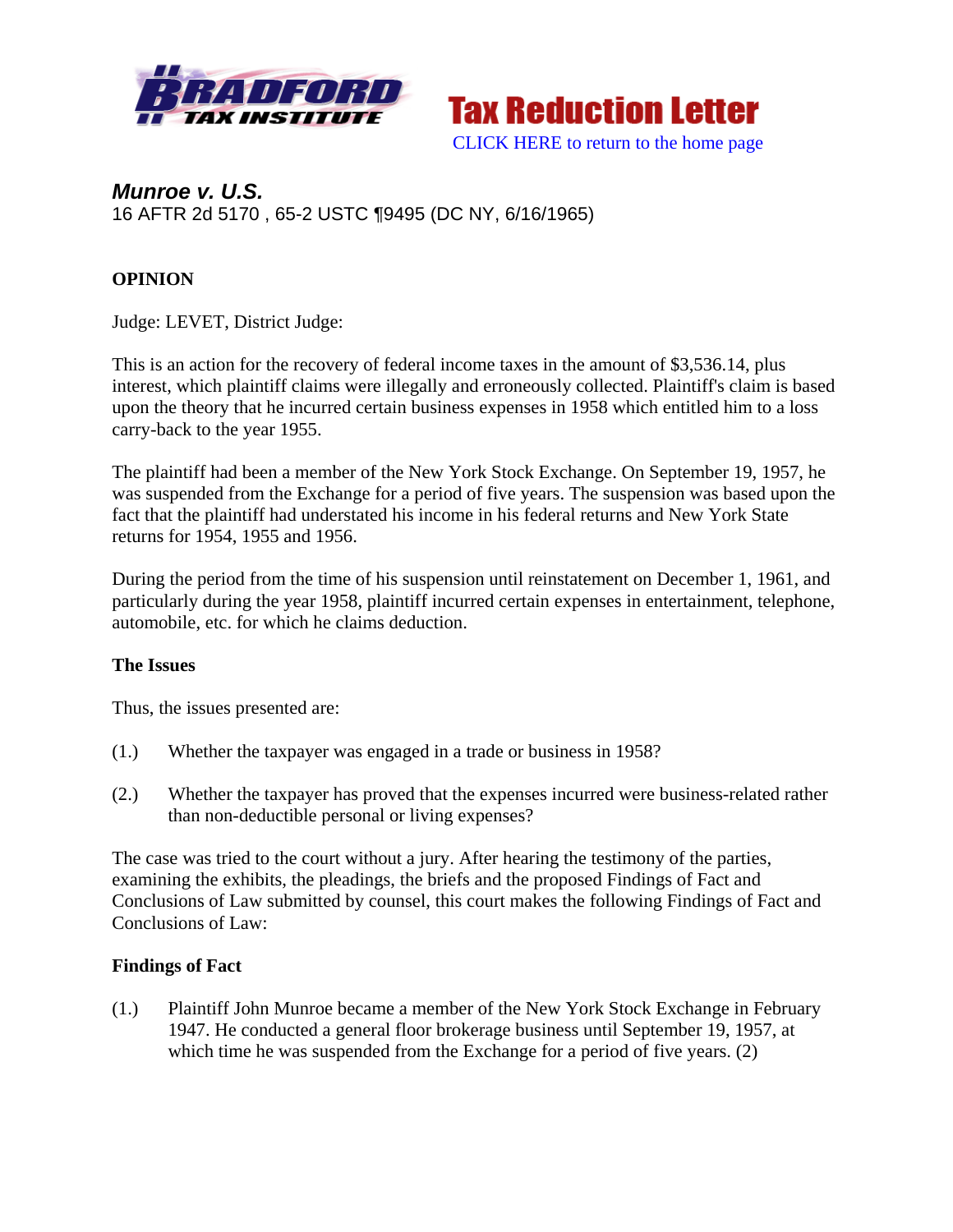- (2.) The Exchange, in its disciplinary proceedings against him, alleged that although he had received commissions aggregating not less than \$20,238, \$26,896 and \$19,468 in 1954, 1955 and 1956, respectively, in his federal and New York State income tax returns for those years he had reported total receipts of only \$13,496, \$15,584 and \$12,788 respectively. He was charged with (1) fraud, and (2) conduct inconsistent with just and equitable principles of trade. In ordering his suspension, the Exchange found him guilty only of the latter charge by virtue of the understatements of income in his tax returns. (2- 3)
- (3.) Plaintiff, since January 1956, had been registered with the Securities and Exchange Commission as a broker and dealer and had been a member of the National Association of Securities Dealers, Inc. (NASD), a registered securities association. As a result of the Exchange suspension his NASD membership was automatically cancelled by operation of its bylaws. Although still registered as a broker-dealer, plaintiff did not act as a broker of securities and did not earn any income as a broker from the time of his suspension to the end of 1958. (3)
- (4.) In October 1957, following plaintiff's suspension, he retained two attorneys, William E. Murray and Boris Kostelanetz, to advise him relative to his tax deficiencies. William. E. Murray, a specialist in tax matters, from October 1957 through 1958 represented the plaintiff before the Internal Revenue Service and the New York Stock Exchange in activities designed to obtain plaintiff's reinstatement to active membership on the Exchange or to the NASD as soon as possible.
- (5.) The Internal Revenue Service commenced an audit of plaintiff's amended returns in late 1957. This audit continued through 1958 and resulted in an additional tax deficiency for 1955 of \$2,381.54 and plaintiff was advised of this fact.
- (6.) No criminal proceedings were instituted against plaintiff and no civil fraud penalties were assessed against him. (21). [pg. 5172]
- (7.) Murray advised plaintiff on November 12, 1957 and December 23, 1957 that he was of the opinion that upon presentation of the case to the Treasury Department no criminal proceedings or civil fraud penalties would result. Mr. Kostelanetz, who was not of the same opinion, withdrew from the case early in 1958. (25) Murray did not convey to plaintiff Kostelanetz' opinion because he wanted to encourage plaintiff's hopes for reinstatement. (24-26) Murray's services in 1958 apparently were devoted mainly, if not entirely, to negotiations with the Internal Revenue Service and he submitted his bill for these services on December 12, 1958. (30)
- (8.) Not until December 10, 1958 did Murray attempt to secure plaintiff's reinstatement to the Stock Exchange. The efforts of plaintiff and Murray in respect to this were as follows:
	- (a) On December 10, 1958 Murray telephoned Mr. Deegan of the Stock Exchange with respect to presentation of an application for reinstatement and was advised by letter of February 25, 1959 that the proper procedure was to apply to the Board of Governors (30-33);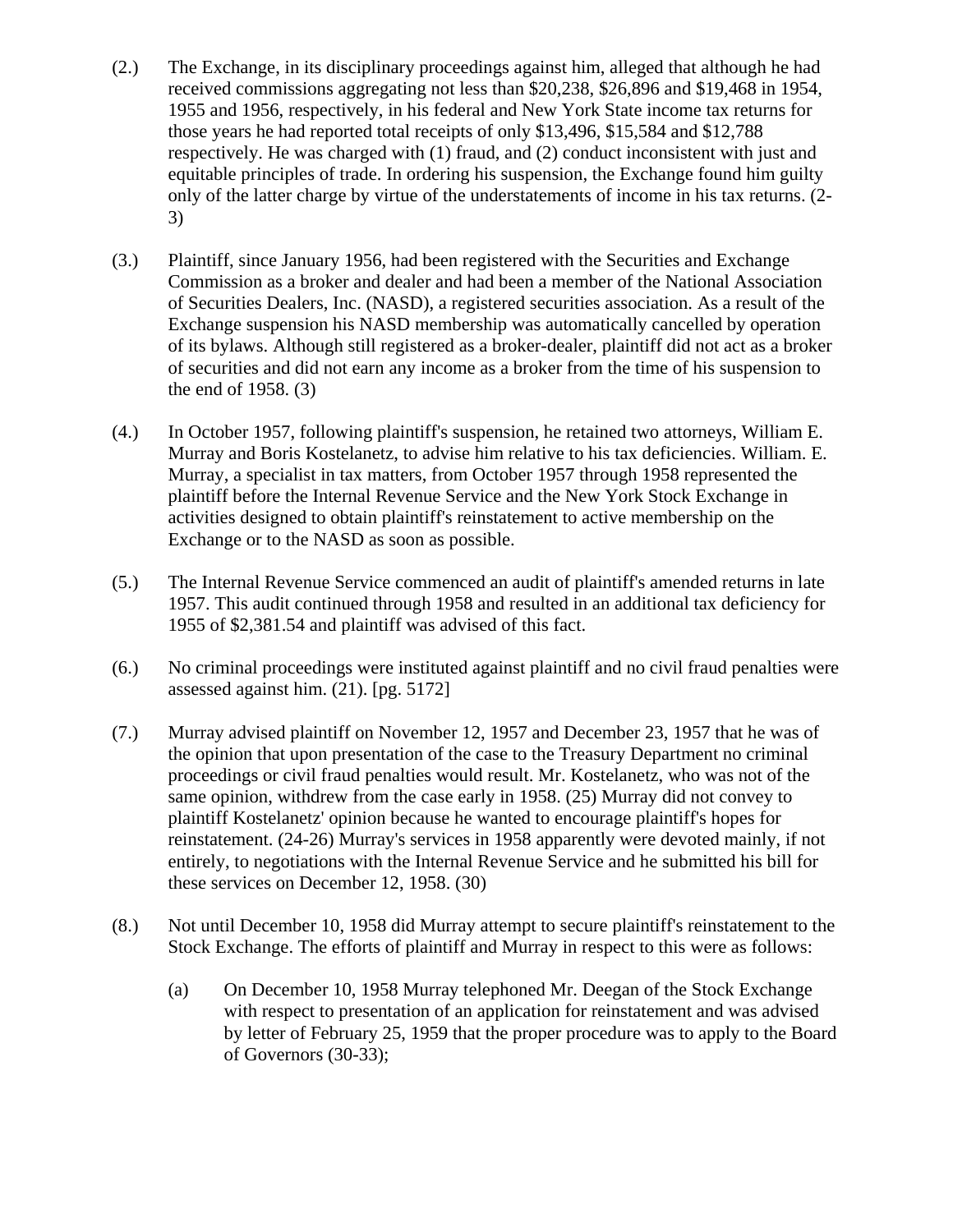- (b) Plaintiff filed his first application for reinstatement to the Exchange in April 1959, which application was denied;
- (c) Plaintiff filed another application in January 1960 and this was denied (36);
- (d) Subsequently, plaintiff applied to the NASD for reinstatement and this application was denied (34).
- (9.) Plaintiff appealed to the Securities and Exchange Commission which directed the NASD to reinstate him (35) and he was reinstated on December 1, 1961. (145, 146)
- (10.) During 1958, Murray had certain conversations with officers and counsel for the New York Stock Exchange (39-43) but no one connected with the Exchange stated that plaintiff would be reinstated if the Internal Revenue Service imposed no civil fraud or criminal penalties. (39-43, 142-143) Keith Funston, President of the Exchange, refused to meet with Murray with respect to reinstatement (68-69) and counsel for the Exchange cautioned Murray not to get his hopes too high. (70)
- (11.) During the period of his suspension plaintiff earned no commissions as a stock broker. He did maintain his membership on the Exchange and in the so-called "Exchange Luncheon Club." He entertained his former customers. He maintained a telephone at his house. He claims to have used his automobile in connection with business matters.
- (12.) Plaintiff claimed the following deductions on his federal income tax return for the year 1958 (Ex. 1):

| New York Stock Exchange | \$1,299.80 |
|-------------------------|------------|
| Telephone               | 106.57     |
| Entertainment Expense,  |            |
| Flowers, etc.           | 1,747.84   |
| Automobile Expense      | 550.44     |
| Loss on Sale of Auto    | 2,044.80   |
| Depreciation on Auto    | 1,340.95   |
|                         |            |
|                         | \$7,090.40 |
|                         |            |

- (13.) The claimed deduction of \$1,299.80, representing plaintiff's New York Stock Exchange dues, was allowed by the Internal Revenue Service as an amount expended for the conservation of property held for the production of income ( Section 212, Internal Revenue Code of 1954) and is, therefore, not in issue (76-78). The balance of the deductions was disallowed.
- (14.) All of plaintiff's alleged former customers were his personal friends (113-114) and he conceded that he would have socialized with these persons even if he had no business with them. (114) These persons took plaintiff to dinner and entertained him more often than he entertained them. (118-119) When meeting with them, they would generally discuss news topics and matters of general interest. (115) From January through March 1958, plaintiff was a house guest of friends, Mr. and Mrs. Stephen Sanford, in Palm Beach, Florida. (116-118, 120) The largest part of plaintiff's claim for his Florida deductions relates to the Sanfords. (117)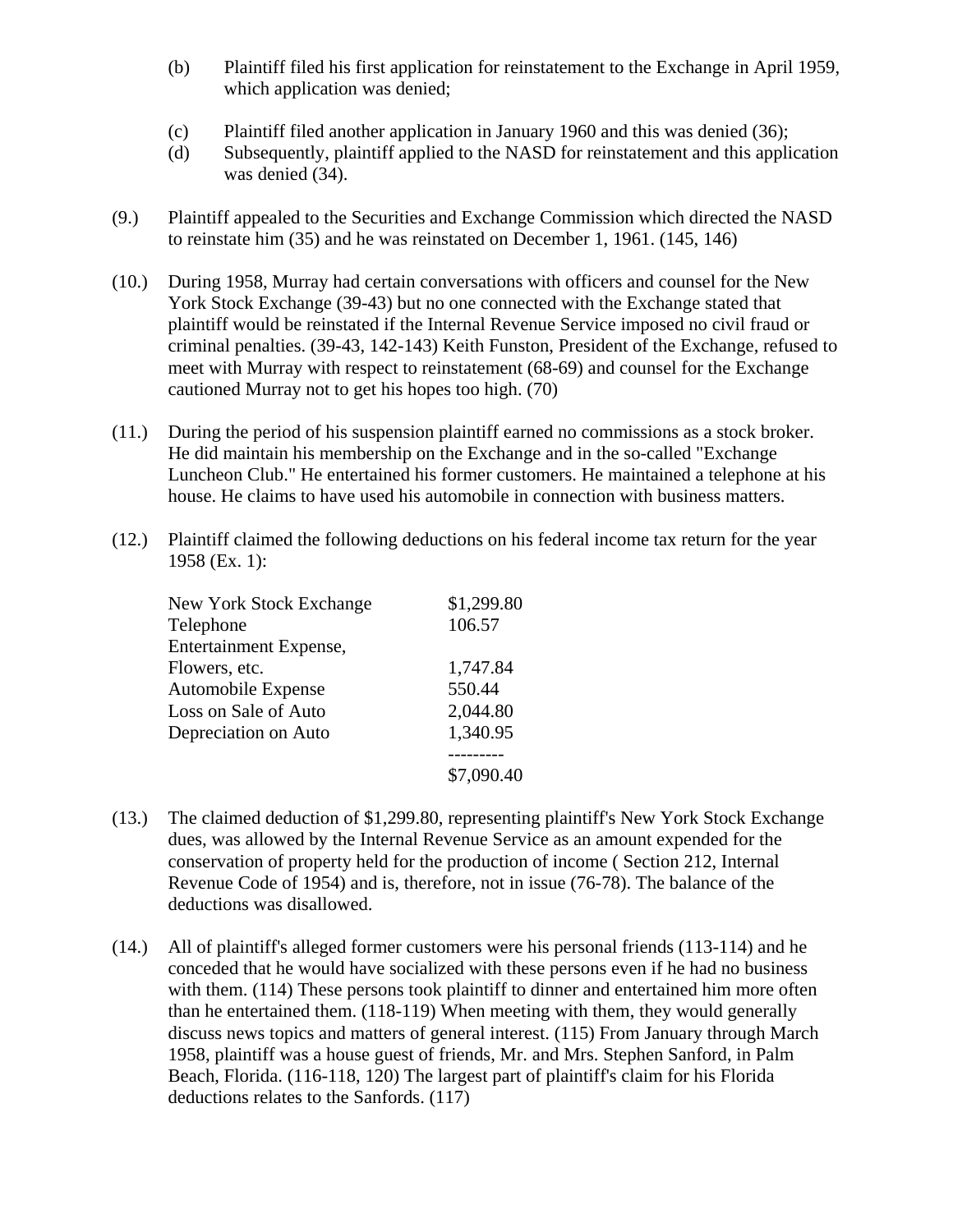(15.) It is clear that plaintiff has failed to establish that in 1958 he was engaged in a trade or business. He has also failed to establish that his expenditures for entertainment were for entertaining existing customers of any trade or business carried on by him at that time. Plaintiff has also failed to establish that his claimed deductions for automobile expenses, loss on the sale of his automobile and telephone expenses [pg. 5173] were ordinary and necessary and related to any trade or business carried on by him in 1958.

#### **Discussion**

Section 162 of the Internal Revenue Code of 1954 provides that there shall be allowed as a deduction "all the ordinary and necessary expenses paid or incurred during the taxable year in carrying on any trade or business \*\*\* ."

Thus, for an expense to be deductible under this section three basic essentials must be met. The expense must be:

- (1) Incurred in carrying on a trade or business;
- (2) An ordinary and necessary expense;
- (3) Paid or incurred during the taxable year.
	- Whether or not plaintiff carried on a trade or business under Section 162 is a question of fact. Morton v. Commissioner, 174 F.2d 302, 303 [ 37 AFTR 1411] (2d Cir. 1949). Moreover, the rule seems to be clear that an expense is deductible only if it relates to a presently existing business then carried on by the taxpayer. Expenses incurred in contemplation of a future business are not deductible under the statute. John F. Koons, 35 T.C. 1092, 1101 (1961); Frank B. Polachek, 22 T.C. 858, 863 (1954); Edward R. Godfrey [ ¶ 63,001 P-H Memo TC], 22 T.C.M. 1 (1963).

As the Tax Court said in Edward R. Godfrey, supra:

"Before a taxpayer can be said to be engaged in a business, we believe that at least two conditions must be met: (1) He must have a motive and intention of realizing a profit; and (2) his activities must be of that type or character which will constitute the present carrying on of a business, rather than those of preparing to enter and carry on a business at some future time." 22 T.C.M. at 4. See also Kaufman v. United States, 233 F. Supp. 123 [ 13 AFTR 2d 1207] (E.D. Pa. 1964); Henry G. Owen, 23 T.C. 377 (1954); Benjamin Miggins, 8 T.C.M. 82 [¶ 49,016 P-H Memo TC] (1949).

Apparently plaintiff here relies upon the case of Harold Haft, 40 T.C. 2 (1963). In that case a costume jewelry salesman was temporarily unemployed and was allowed to deduct expenses relating to the entertainment of his erstwhile customers. However, at that time the taxpayer was under no legal disability, was actively seeking new employment and the court found that this was merely a reasonable period of transition and the expenses should be allowed. The Tax Court in its opinion in the Haft case distinguished the Owen case, supra, in which an employee of the Department of Justice was denied a deduction for the expense of maintaining his law office in North Dakota while he was living and working in Washington, D.C. on the ground that Owen incurred his expenses in anticipation of resuming his law practice "at some indefinite future